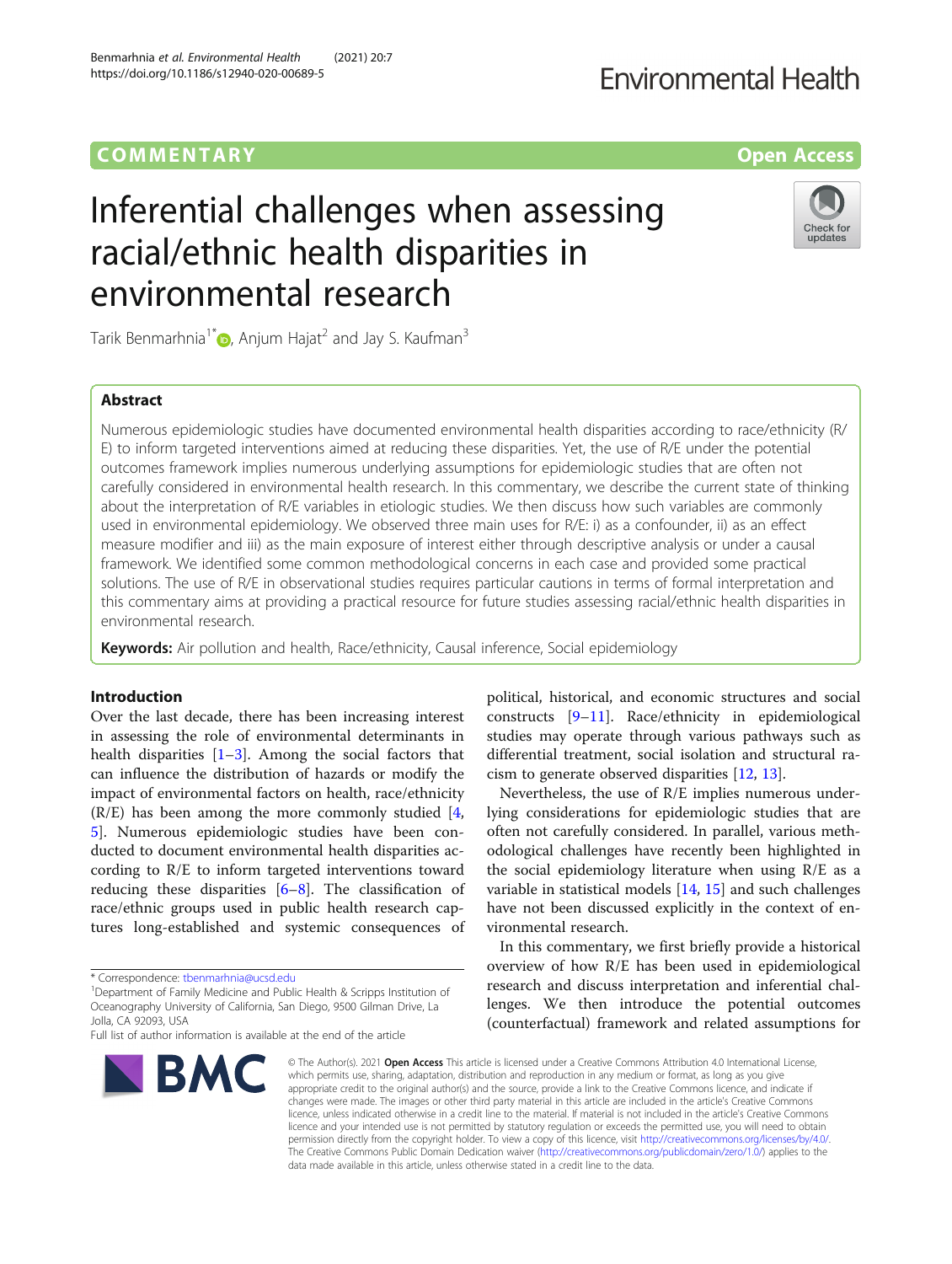identification in causal inference. Finally, we assess how R/E is used in environmental studies, using air pollution as a case study, highlight some frequent methodological challenges that relate to the role of environmental determinants in health disparities and propose solutions for further studies that consider racial/ethnic disparities in health.

## The use of R/E as a social construct in epidemiological research: a brief historical overview

Every human civilization has crafted categories of race, ethnicity, or caste as a means of creating a hierarchy among groups within the population on the basis of appearance, lineage or geographic origin. These categories are distinct from groupings based on religion or ideology in being fixed at birth, although this distinction can be blurred, as in the case of those who identify as Jewish. The definitions of and boundaries between groups are generally highly mobile over time and place, often as the result of political mobilization and popular agency [[16](#page-7-0), [17\]](#page-8-0). Because race and ethnicity have deep resonance within human societies for family formation (partnering, marriage and adoption) and access to resources such as employment, housing and services, they are also highly predictive of structural inequalities and the distribution of health and disease [\[18](#page-8-0)].

Racial and ethnic variables have therefore been thoroughly integrated into epidemiological and public health research all over the world, and especially so in countries that created stark racial hierarchies through race-based slavery (e.g. USA, Brazil), racial apartheid (e.g. South Africa), colonization (e.g. Rwanda) or the systematic disenfranchisement of a native population by European settlers (e.g. Canada, Australia, New Zealand). In all of these settings, R/E becomes a major axis of epidemiologic risk, along with sex/gender and social class/position [[19,](#page-8-0) [20\]](#page-8-0). Policies differ by country, but in the US, the centrality of the R/E experience in patterning exposures, risks and access to services motivates the government to collect these variables on official censuses, health surveys and other administratively gathered databases [\[21](#page-8-0)]. These data are then used in surveillance, to detect disparities, and in documenting evidence of racial discrimination in access to resources and services [[22\]](#page-8-0).

Epidemiology and clinical medicine have exploited the availability of R/E information in datasets, especially in the US, to generate a vast literature focused on these categories. Even when R/E is not the focus of the research, it is rare to find a US biomedical article on human subjects that does not refer to R/E in the description of the study population or use this information as a control variable in analyses. This has led to numerous recommendations, critiques and lamentations about the ambiguity, confusion or misinterpretation that such ubiquitous and reflexive use has engendered [\[9](#page-7-0)].

## Causal interpretation(s) of race/ethnicity in epidemiology

A first challenge when using racial or ethnic categories to define health disparities is related to the ambiguous interpretation or active misinterpretation of the" effects" of R/E. Race and ethnicity as epidemiologic variables have been notably theorized through the counterfactual (or potential outcomes) framework [[23](#page-8-0)] which is widely used in contemporary epidemiological research as well as other fields.

#### Introducing the potential outcomes framework

The potential outcomes (PO), or counterfactual framework is widely considered as fundamental to understanding causal effects in epidemiology [[24](#page-8-0), [25](#page-8-0)]. For example, if one is interested in estimating the effect of a heat wave event on stroke rates, it requires contrasting the observed rate with an estimate of the unobserved stroke rates in the same world on the same day if the heat wave had not occurred. In this framework, causal effects are often defined as an average difference (or ratio) between two potential outcomes, one observed (factual) and the other unobserved (counterfactual), although in many settings, both halves of the contrast are counterfactual  $[26]$  $[26]$  $[26]$ . The *fundamental problem* of causal inference in this context is that, by definition, at least one half of the contrast is necessarily impossible to observe [[27\]](#page-8-0). Therefore, identification strategies and related assumptions have been formulated when estimating causal effects [\[28\]](#page-8-0).

Three main assumptions are usually formulated when aiming to identify causal effects under the potential outcomes framework: exchangeability, positivity and consistency. Exchangeability means that the counterfactual outcome and the actual treatment are independent. Some authors also refer to unconfoundedness of the assignment to exposure  $[24]$  $[24]$ . Practically, this refers to the absence of (measured or unmeasured) common causes of the exposure and outcome. Randomization is notably expected to achieve exchangeability but different identification strategies can be used for observational research including instrumental variables or difference-indifferences, for example, to achieve exchangeability [[29](#page-8-0), [30\]](#page-8-0). Exchangeability can also be addressed by achieving covariate balance between exposure groups for measured confounders; different analytic or design strategies can be used in this regard, such as standardization and matching. Although intuitively straightforward for most exposures, this appeal to randomization as a mechanism to achieve covariate balance is inconceivable for R/E variables, since R/E cannot by assigned in a trial, except in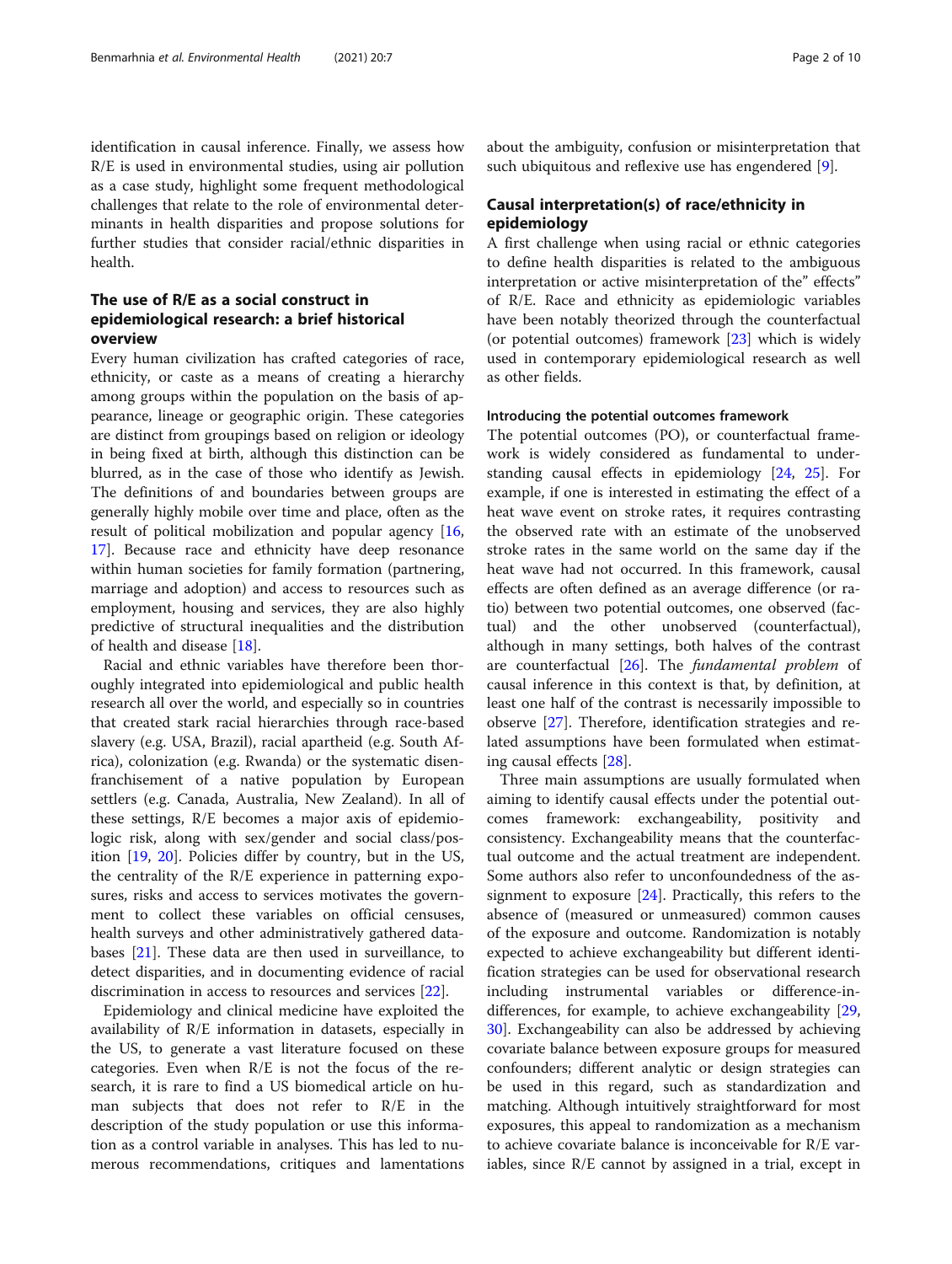artificial circumstances [\[13\]](#page-7-0). Moreover, the common causes of R/E variables are generally diffuse historical and political processes that are beyond the scope of any dataset.

Positivity, the next assumption of the potential outcomes framework, requires that individuals in every stratum of the covariates have a non-zero probability of being in the exposed group and of being in the unexposed group. This assumption can be violated when studying R/E health disparities. For example, Messer et al. [[31\]](#page-8-0) showed that, in the case of the effects of SES and racial residential segregation on preterm birth, positivity violations may lead to meaningless conclusions because effect estimates from regression modeling were based on little or no actual data. This has been described as "structural confounding" in the sense that certain combinations of R/E and social status are rare in the population as a function of structured relations between social groups. Messer et al. noted that areas of sparse or missing data in their analyses were a structural reality about the systematic co-occurrence of racial segregation and poverty, a relationship that was mandated by law until the Civil Rights Act of 1965.

Finally, the consistency assumption requires that all exposed individuals receive the same version of treatment. This is also sometimes referred to as the stable unit treatment value assumption (SUTVA) that additionally requires no interference between treated and control groups [[32](#page-8-0)]. This assumption implies that the exposure of interest must be defined with sufficient precision that any variation within the exposure specification would not result in a different outcome [\[33](#page-8-0)]. It has been shown that this assumption is commonly violated in social epidemiological research when using variables such as education or income [[34](#page-8-0)], but also when using race/ ethnicity as an exposure of interest. Indeed, it is possible to consider two distinct situations where the main exposure of interest is: i) R/E, ii) another variable on the pathway between R/E and the health outcome of interest (e.g. residential exposure to fine particulate matter, noise, greenspace) [[9\]](#page-7-0). Considering R/E as the exposure of interest can be thus seen as ambiguous and typically violates the consistency assumption under the potential outcomes framework.

## Manipulability of the exposure and different perspectives about the use of R/E in epidemiology

Another identified challenge when using R/E as the exposure of interest for inferential research (in contrast to descriptive and predictive research) is related to the potential manipulability of the exposure. Indeed, many authors have argued that R/E does not meet the criteria for a well-defined intervention, implying that the required causal assumptions discussed above may not hold [[23](#page-8-0), [35,](#page-8-0) [36\]](#page-8-0). Yet estimating the effect of R/E seems more conceivable in some contexts if R/E represents the experience of individual discrimination or structural inequality. For example, self-reported race for job applications [[37\]](#page-8-0) or randomizing fictitious subjects to be classified by race and observe differential diagnosis or treatment by a clinician [\[38](#page-8-0)] have been described as well-defined and potentially manipulable interventions. Even so, some authors [[39](#page-8-0)] point out that some ambiguity remains regarding the meaning of discrimination.

Various authors [\[40](#page-8-0), [41](#page-8-0)] have proposed that observational studies should specify an ideal RCTs as a target for the causal effect to be estimated, and implicitly suggest that any non-manipulable exposure is not eligible as an exposure of interest. In parallel, other authors propose a non-interventionist interpretation to such causal reasoning allowing for the consideration of R/E as an exposure of interest and reject the argument that the causal effects of race require any hypothetical manipulation whatsoever [[42](#page-8-0)–[44](#page-8-0)].

In this context, VanderWeele and Robinson [\[15\]](#page-7-0) proposed two possible interpretations of the "effects" of race, as the main exposure of interest. First the authors proposed a so called "stronger" interpretation of race where "once the components of race are specified, the effect of race corresponds to the joint effects of these specific components for which interventions are at least somewhat more conceivable". Secondly, they proposed a "weaker" interpretation where "R/E regression coefficients in a model with certain control variables are interpreted as estimating what would happen to an observed health inequality if certain socioeconomic status distributions were set to something other than what they in fact were". They suggest estimating direct and mediated inequality measures by including in the same model for the health outcome a R/E variable contrast, such as Blacks versus Whites, a "mediating" variable of interest, such as residential exposure to fine particulate matter, and potentially any number of mediator-outcome confounders such as age. From this model, the coefficient for the R/E variable can be interpreted, for example, as the inequality in the health outcome remaining had the distribution of residential fine particular matter (PM2.5) for the Black population been set to the PM2.5 exposure of the White population with the same values of the confounders. They also proposed to estimate the magnitude of the "mediated inequality effect" through residential PM2.5 by comparing the inequality measure before/ after controlling for PM2.5 and mediator-outcome confounders. However, traditional regression adjustments would lead to biased estimates in the presence of another mediator between R/E and Y that itself affects PM2.5 [[45](#page-8-0)] and in that case alternative analytical strategies including inverse probability weighting (IPW), G-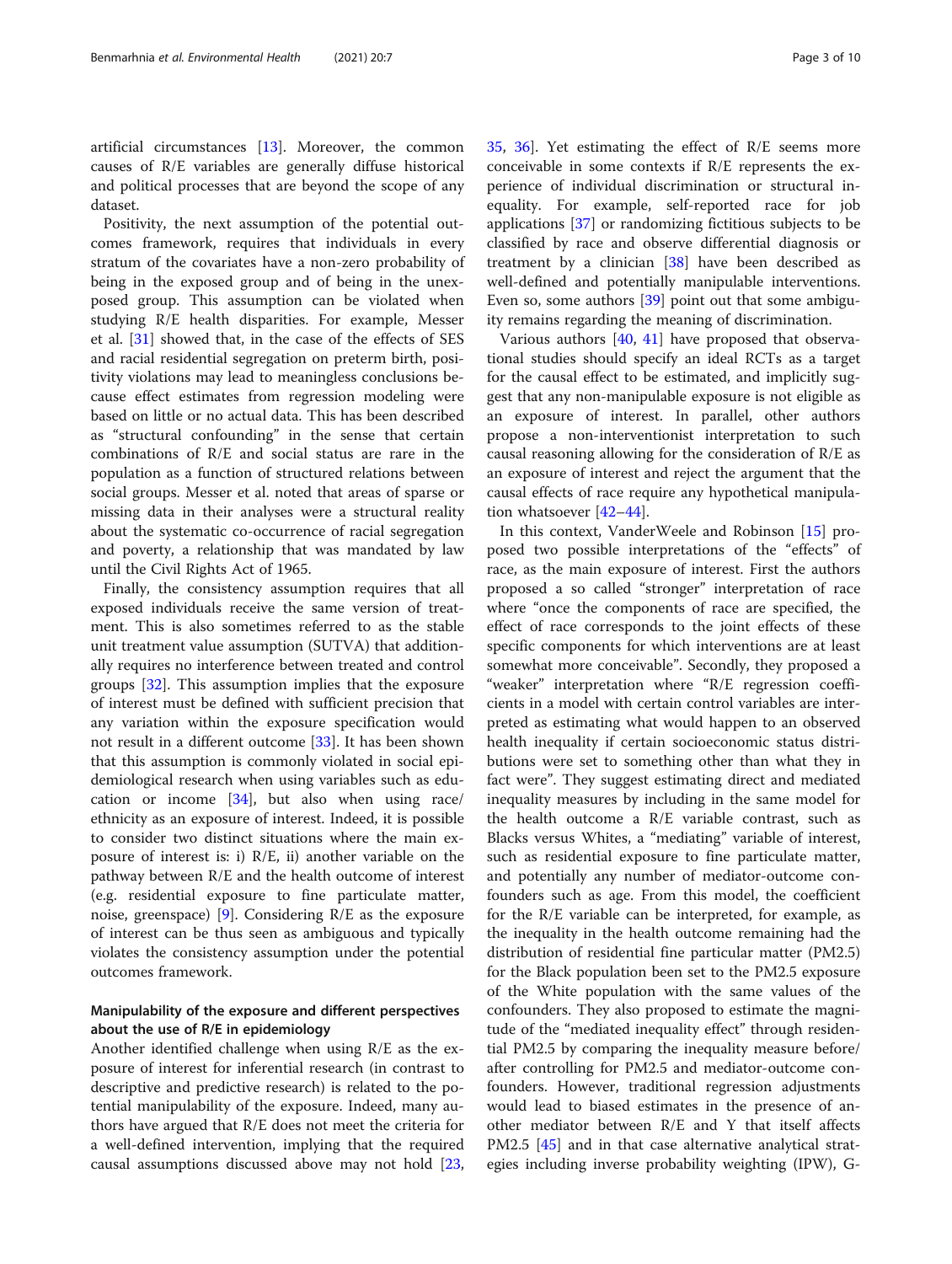computation or stochastic mediation analysis would be required. Following VanderWeele and Robinson [\[15](#page-7-0)], Jackson and VanderWeele [[46](#page-8-0)] proposed a comprehensive set of hypothetical interventions under the potential outcome framework to quantify impacts on social disparities of interest. The authors stressed how important it is to specify the hypothetical intervention scenario and related implications for health disparities and how each scenario corresponds to distinct analytical strategies.

Besides the potential outcome framework, it is worth mentioning other frameworks to study R/E disparities in health, such as the theory of fundamental causes [\[47](#page-8-0)]. An interesting facet of this framework is the distinction between replaceable mechanisms, which are framed as not directly actionable, and flexible resources that need to be targetted to ultimately reduce R/E inequalities in health. Naimi [[48\]](#page-8-0) proposed to integrate the PO framework and fundamental cause theory to generate evidence on the potential interventions to mitigate racial/ethnic disparities in health. He noted that "[…] contrasts of the risk of a health outcome between racial/ethnic groups can validly be interpreted as quantitative expressions of long-standing race relations and are thus not without meaning." He also argued that racial/ethnic disparity questions "are counterfactual in that they relate to the risk of a health outcome among different racial or social groups that would be observed if a third variable was modified." Similar interpretations have been suggested by Krieger [\[49](#page-8-0)].

This ongoing vigorous discussion shows that R/E variables can be approached in different ways when assessing health disparities. One must therefore pay particular attention to the interpretation of this variable, be transparent about the intended interpretation and check that assumptions required for causal inference are sufficiently satisfied and appropriate identification strategies are mobilized. Whatever causal framework is used to highlight potential social disparities in health, the use of race/ethnic variables requires particular caution in terms of its formal interpretation when included in statistical models. This contrasts with the more cavalier practice often encountered in the epidemiologic and biomedical literature.

## How race/ethnicity variables are used in environmental epidemiology

Although discussions about the interpretation of R/E may be relatively common in the social epidemiology literature, they are largely absent in environmental epidemiology. Here, we provide examples of environmental health studies that included R/E indicators in order to describe the different ways it has been used in these studies. Using Google Scholar, we selected a convenience sample of 15 illustrative studies related to air

pollution and health in North America from 2014 to 2019, as this is an active area of research where health disparities related to air pollution are a great concern. Details about keywords are provided in Table [1.](#page-4-0) We focus on how R/E variables are considered in the US context but it is worth mentioning that potential mechanisms linking R/E and outcomes vary among countries. Furthermore, some of the issues we highlight in this paper can be applicable to other SES variables including education and income. It is important to acknowledge that, as R/E is largely fixed at birth, all hypothetical interventions are on intermediates, and it is possible to improve education or income with policy interventions [\[65\]](#page-8-0).

For each type of application, we aimed to identify some persistent concerns and propose solutions for future studies. This overview does not constitute an assessment of the overall scientific value of the cited papers; it is only a review of the methodology employed for the different uses of R/E variables. Table [1](#page-4-0) presents an overview of illustrative papers that used R/E in relation to air pollution exposure or effects on health. It is important to note that a formal interpretation of the "effects" of race was rarely provided in the selected papers. Thus, we recorded the ways that R/E variables were used based on our best interpretations of the text provided in each article.

#### Race/ethnicity as a confounder

Race/Ethnicity is often introduced in regression models as a covariate representing a potential confounder in the relationship between air pollution and studied health outcomes [[50](#page-8-0)–[55](#page-8-0)]. This is by far the most common way that R/E has been incorporated in air pollution health effects studies.

In the US context, R/E is a powerful predictor of SES, as it shapes one's access to education, occupational opportunity, ability to accumulate wealth and where someone lives. Yet, when air pollution is the exposure, using individual R/E can be seen as a proxy for racial residential segregation and not a direct cause of individuals' air pollution exposure. Such approximation should be clearly motivated and stated when using individual R/E as a confounder when air pollution is the exposure of interest. Furthermore, neighborhood-level indicators of racial segregation [\[66](#page-8-0)] seem to be more strongly associated with air pollution then individual level traits using socio-economic indicators for example  $\vert 67 \vert$ .

Another situation sometimes encountered is the reporting, and more problematically, the interpretation of regression coefficients for R/E from a model where the exposure of interest is air pollution, as exemplified in a paper that assessed the impacts of race, social factors and air pollution on birth outcomes [\[54\]](#page-8-0). In such settings, air pollution is considered as a mediator on the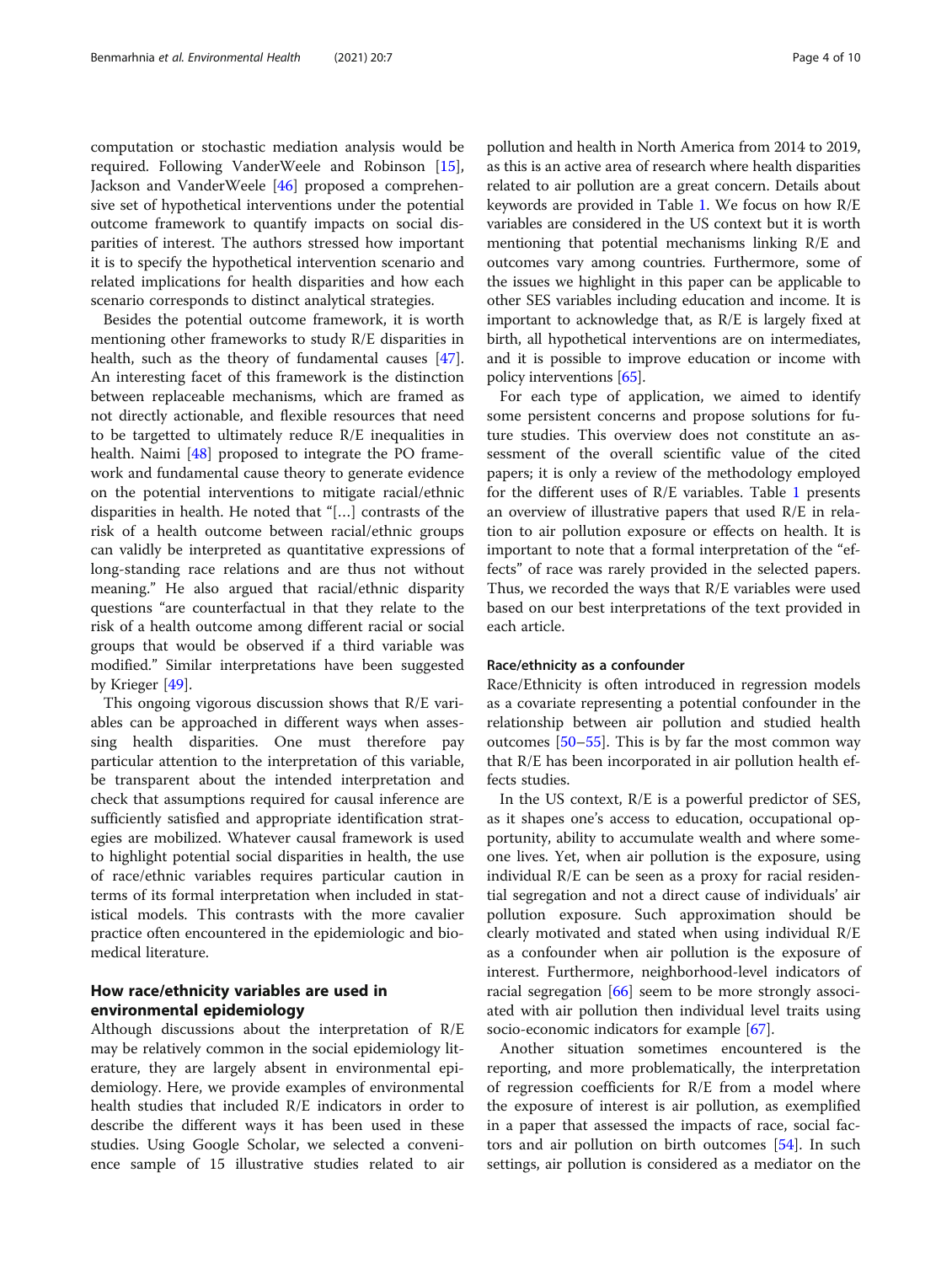## <span id="page-4-0"></span>Table 1 Illustrative papers that used race/ethnicity in relation to air pollution exposure or effects on health

| Study                                     | Aims                                                                                                             | Outcome                                                                                                   | Air pollutants                                                                                           | How race/ethnicity variables were used                                                                                                                                                                                                                                                                                                                                |
|-------------------------------------------|------------------------------------------------------------------------------------------------------------------|-----------------------------------------------------------------------------------------------------------|----------------------------------------------------------------------------------------------------------|-----------------------------------------------------------------------------------------------------------------------------------------------------------------------------------------------------------------------------------------------------------------------------------------------------------------------------------------------------------------------|
| R/E as a confounder                       |                                                                                                                  |                                                                                                           |                                                                                                          |                                                                                                                                                                                                                                                                                                                                                                       |
| Nobles<br>et al.,<br>2019 [50]            | Impact of air pollution on fetal<br>growth restriction                                                           | Physician diagnosed<br>fetal growth restriction                                                           | SO2, O3, NOX,<br>NO2, CO, PM10, PM2.5                                                                    | As a confounder, maternal R/E was<br>included in models with maternal age,<br>race/ethnicity, pre-pregnancy body mass<br>index, smoking, alcohol, parity, insurance,<br>marital status, asthma and temperature.                                                                                                                                                       |
| McGuinn<br>et al.,<br>2019 [51]           | Impact of air pollution on<br>cardiovascular disease risk                                                        | Lipoprotein levels                                                                                        | PM2.5                                                                                                    | As a confounder, R/E was included in<br>models with age, sex, history of smoking,<br>area-level education, urban/rural status,<br>body mass index, and diabetes.                                                                                                                                                                                                      |
| Bragg-<br>Gresham<br>et al.,<br>2018 [52] | Impact of air pollution on the<br>prevalence of diagnosed chronic<br>kidney disease in US medicare<br>population | Chronic kidney disease                                                                                    | PM2.5 county level                                                                                       | As a confounder, R/E was included in<br>models with age, sex, hypertension,<br>diabetes, and urban/rural status.                                                                                                                                                                                                                                                      |
| Ng et al.,<br>2017 [53]                   | Impact of air pollution on birth<br>weight                                                                       | Term low birth weight                                                                                     | PM2.5                                                                                                    | As a confounder, maternal R/E was<br>included in models with maternal age,<br>maternal education, gestational age, year<br>of birth, gestational apparent temperature<br>exposure, and percentage of households<br>below poverty line at the ZCTA level<br>Also as an effect measure modifier<br>(multiplicative scale)                                               |
| 2014 [54]                                 | Gray et al. Impact of air pollution and SES<br>variables on birth outcomes                                       | Low Birth Weight,<br>Preterm Birth                                                                        | O3 and PM2.5                                                                                             | As a confounder; R/E was included in<br>models with maternal education,<br>maternalage at delivery, and census tract-<br>level median household income                                                                                                                                                                                                                |
| Chen<br>$[55]$                            | Impact of air pollution on brain<br>et al. 2015 volumes in older women                                           | Cognitive decline<br>(measures of gray<br>matter and normal<br>appearing white<br>matter)                 | PM2.5                                                                                                    | As a confounder; analysis used a staged<br>modelling approach where minimally<br>adjusted models were adjusted for R/E<br>and other covariates (not SES) and more<br>fully adjusted models included both R/E<br>and SES (education, family income, and<br>employment status) and other covariates.<br>Additional analyses restricted to non-<br>Hispanic White women. |
| R/E as a EMM                              |                                                                                                                  |                                                                                                           |                                                                                                          |                                                                                                                                                                                                                                                                                                                                                                       |
| Leiser<br>et al.,<br>2019 [56]            | Effects of air pollution on<br>spontaneous pregnancy loss                                                        | Spontaneous<br>pregnancy loss                                                                             | PM2.5, NO2, O3                                                                                           | As an effect measure modifier<br>(multiplicative scale, in a case crossover<br>design)                                                                                                                                                                                                                                                                                |
| Laurent<br>et al.,<br>2016 [57]           | Impact of air pollution on birth<br>outcomes                                                                     | Low birth weight                                                                                          | PM, NO2, O3                                                                                              | As an effect measure modifier<br>(multiplicative scale)                                                                                                                                                                                                                                                                                                               |
| Delfino<br>[58]                           | Impact of air pollution on asthma<br>et al. 2014 and R/E as a vulnerability factor                               | morbidity                                                                                                 | Asthma-related hospital Traffic-related air pollution                                                    | As an effect measure modifier<br>(multiplicative scale, in a case crossover<br>design)                                                                                                                                                                                                                                                                                |
| Strickland<br>[59]                        | Impact of air pollution on<br>et al. 2014 children's asthma and R/E as a<br>vulnerability factor                 | Emergency department CO, NO2, PM2.5, O3<br>for asthma or wheeze<br>among children 2 to<br>16 years of age |                                                                                                          | As an effect measure modifier<br>(multiplicative scale). Heterogeneity tests<br>were conducted.                                                                                                                                                                                                                                                                       |
| R/E as a main exposure                    |                                                                                                                  |                                                                                                           |                                                                                                          |                                                                                                                                                                                                                                                                                                                                                                       |
| Collins,<br>2018 [60]                     | Grineski & Disparities in exposure to<br>neurotoxicants in US public<br>schools                                  | Air pollution                                                                                             | neurotoxicants from US<br>Environmental Protection<br>Agency's National Air Toxics<br>Assessment (NATA). | As the main exposure of interest, adjusting<br>for school district effects.                                                                                                                                                                                                                                                                                           |
| Tonne<br>et al.,<br>2018 [61]             | Inequalities in air pollution<br>exposure by socio-economic sta-<br>tus and racial/ethnic groups                 | Air pollution                                                                                             | PM2.5, NO2                                                                                               | As the main exposure of interest, adjusting<br>for age, age squared, ethnicity, household<br>income, area-level income deprivation, and<br>a random effect for household.                                                                                                                                                                                             |
| Kravitz-<br>Wirtz                         | Inequalities in air pollution<br>exposure by racial/ethnic groups                                                | Air pollution                                                                                             | NO2, PM2.5, and PM10                                                                                     | As the main exposure of interest, adjusting<br>for age, family size, income, employment,                                                                                                                                                                                                                                                                              |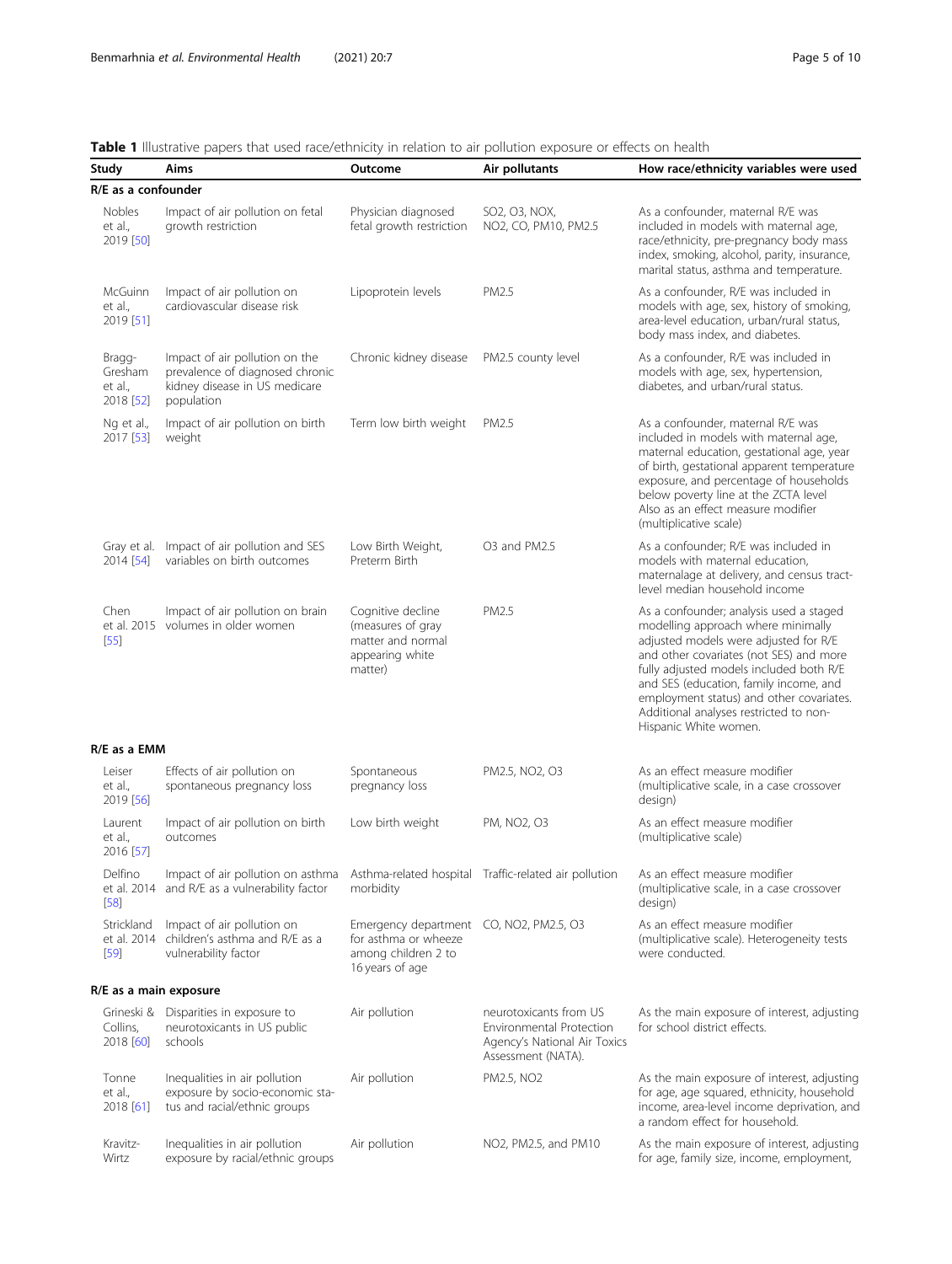Table 1 Illustrative papers that used race/ethnicity in relation to air pollution exposure or effects on health (Continued)

| Study                        | Aims                                                                                                                                                   | Outcome       | Air pollutants            | How race/ethnicity variables were used                                                                                                                                                                                                                                   |
|------------------------------|--------------------------------------------------------------------------------------------------------------------------------------------------------|---------------|---------------------------|--------------------------------------------------------------------------------------------------------------------------------------------------------------------------------------------------------------------------------------------------------------------------|
| et al. 2016<br>[62]          |                                                                                                                                                        |               |                           | housing tenure, metropolitan level<br>segregation and industrial share                                                                                                                                                                                                   |
| Jones<br>et al. 2014<br>[63] | Inequalities in air pollution<br>exposure by racial/ethnic group<br>and racial residential segregation                                                 | Air pollution | PM2.5 and NO <sub>x</sub> | As the main exposure of interest, adjusting<br>for education.<br>annual family income, and neighborhood<br>median family income                                                                                                                                          |
| Jones<br>et al. 2015<br>[64] | Decomposition of the total effect Intima-media thickness<br>between R/E and intima-media<br>thickness using air pollution ex-<br>posure as a mediator. |               | PM2.5 and NOx             | As the main exposure of interest, adjusting<br>for age, education, annual family income,<br>smoking status, pack-years of smoking,<br>BMI, diabetes status, systolic<br>blood pressure, total and HDL cholesterol,<br>antihypertensive medication use and statin<br>use. |

The keywords used for the literature review were: (race OR ethnic\* OR black OR African American OR Hispanic OR Latino OR minorities) AND (Air pollut\* OR air quality OR urban pollut\* OR ambient air pollution OR atmospheric pollut\* OR air contamination OR ambient particulate matter" OR air pollution control OR air-pollution)

pathway between R/E and birth outcomes and the interpretation of the R/E coefficient should be viewed with caution (as discussed above). Such practices [\[68\]](#page-9-0) have been critiqued as a source of potential confusion in many areas of epidemiologic research. This problem can be easily prevented by only presenting and interpreting coefficients related to the main exposure of interest (e.g. PM2.5). For example, we can consider individual-level exposure to PM2.5 as our main exposure of interest, serum C-reactive protein (CRP) levels as the outcome of interest and neighborhood R/E composition as the only confounder (for simplicity). In this setting, we can simply use a multivariable linear regression model where CRP is the dependent variable and PM2.5 and neighborhood R/E are included as independent variables and get a coefficient (i.e. slope) for each of these two independent variables. The coefficient for PM2.5 will approximate our causal quantity of interest, namely the change in CRP due to PM2.5 conditioned on the distribution of R/E. But the interpretation of the coefficients for R/E is quite different. Indeed, in this context PM2.5 is considered as an intermediate between R/E and CRP and this R/E coefficient represents the association between R/E and CRP removing the pathway through PM2.5. This is the reason for which we recommend to only present and interpret coefficients related to the main exposure of interest for such inferential research questions. Yet, it is possible to consider an environmental exposure (e.g. PM2.5) as a mediator between R/E and a given outcome and we discuss such setting in a subsequent section below.

In parallel, as discussed above, the positivity assumption can be particularly relevant in environmental epidemiology studies and requires careful attention. For example, considering exposure to specific hazardous industrial emissions such as polycyclic aromatic hydrocarbons (PAHs), exposed individuals may be a very distinct population from all potential unexposed individuals or it is possible that exposure to such industrial emissions and poverty systematically co-occur. In this context, it is notably important to ensure that there is covariate balance between exposed and unexposed individuals so that unexposed individuals are comparable in regards to measured confounders including R/E. Propensity score methods [\[69\]](#page-9-0), for example, can assist in checking covariate balance and selecting the appropriate control group and thereby improve inference of the effects of air pollution on a given health outcome.

#### Race/ethnicity as an effect measure modifier

It is first important to clarify how the concepts of effect measure modification (EMM) and interaction differ under the PO framework. Considering an exposure E, an outcome Y and a third variable Z, the concept of EMM (where the effect of E on Y is modified by Z) refers to the causal effect of E on Y only and not to the causal effect of Z. This means that only E is considered to be a variable on which we hypothetically intervene and for which exchangeability, positivity and consistency apply. In parallel, the concept of interaction refers to a joint causal effect of two distinct treatments E and Z. Identifying interaction thus requires exchangeability, positivity, and consistency for both E and Z [\[70](#page-9-0)].

That being said and following the non-manipulability feature of R/E variables described above, we can assume that R/E variables may be included as potential effect measure modifiers in order to represent some differential vulnerability or susceptibility by R/E status of the air pollution impacts on health [\[57](#page-8-0)–[59\]](#page-8-0). To do this, studies typically included R/E in their regression models as product terms with exposure to air pollutants. EMM can occur on both absolute and multiplicative scales. In the papers we reviewed, it is notable that these product terms were most often included in multiplicative models (e.g. logistic, Poisson) and by default represent deviations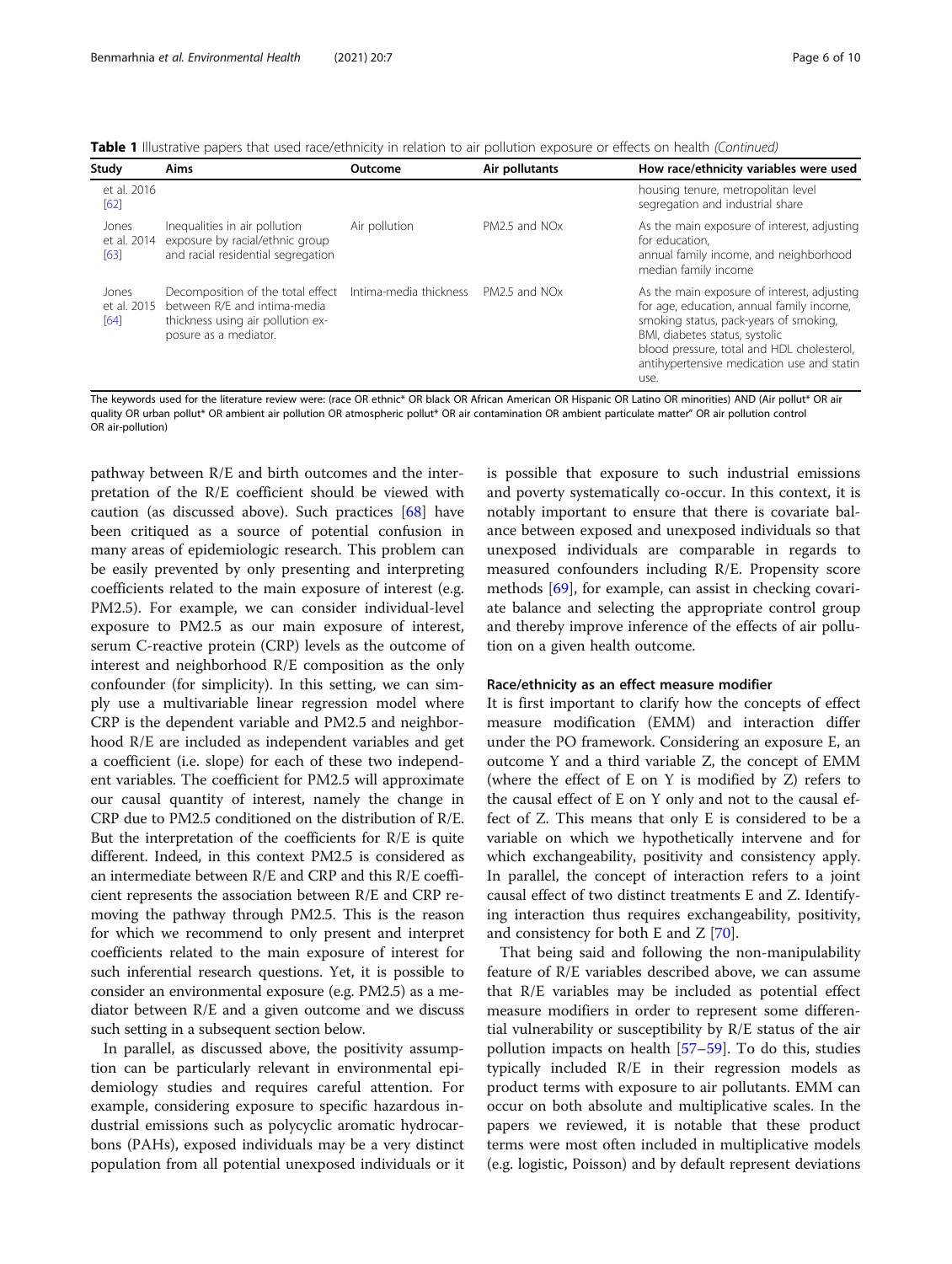from multiplicative joint effects and not deviations from additivity. Many papers discuss why the absolute scale is a more appropriate scale for inferring public health policy implications [\[71\]](#page-9-0). For authors interested in quantifying EMM on the additive scale from multiplicative models, some tools have been proposed to facilitate this calculation. The Relative Excess Risk due to Interaction (RERI) or Interaction Contrast Ratio (ICR) [[72\]](#page-9-0) as well as the synergy index (SI) or ratio of joint exposures (RJE) have all been proposed to measure additive interaction based on relative measures such as risk ratios or odds ratios [[73\]](#page-9-0). Knol and VanderWeele [[73\]](#page-9-0) recommend to assess and report effect modification on both absolute and relative scales.

Other studies conducted stratified analyses to assess potential vulnerability to air pollution health effects [[56](#page-8-0), [58\]](#page-8-0). While not directly observed in the selected papers, an error that is nevertheless common in observational studies is that a "significant" exposure effect in one stratum is considered distinct from a "non-significant" exposure effect in another stratum [\[74\]](#page-9-0). As Gelman & Stern describe this error, the "difference between significant and not significant is not itself statistically significant". Therefore, if statistical testing is used to show some evidence of an association between air pollution and a given health outcome among one R/E group, but this relation is not observed to be "significant" in another R/E group, it does not necessarily imply that the effect of air pollution is heterogeneous across the two R/ E groups. Some simple solutions exist to deal with these issues. For example, if analyses are conducted across different R/E strata, conducting heterogeneity tests such as the Cochran Q test can provide statistical confirmation of EMM [[75\]](#page-9-0). These heterogeneity tests can be used on both additive and multiplicative scales, although may be underpowered [\[76\]](#page-9-0). It is also possible to directly test the ratio or the difference between stratified effect measures [[77\]](#page-9-0). In environmental epidemiology, some examples of using a ratio of risk ratios have been recently published [[78,](#page-9-0) [79\]](#page-9-0). Finally, if a time series analysis is used, which is common in studies investigating acute health impacts of air pollution, it is also possible to directly address the association between air pollution and the intra-population disparities using daily differences between 2 or more groups [[80\]](#page-9-0). Note that the more general issues related to null hypothesis significance testing are not discussed here, but we include in [supplemental material](#page-7-0) a list of papers that discuss such issues and provide solutions.

## Race/ethnicity as the main exposure of interest

Finally, some studies have considered R/E as the main exposure of interest and air pollution as the outcome of interest either through descriptive analysis or under a causal framework. Studies that adjust on other variables

thought to be confounders, such as age and sex, are implicitly operating under a causal framework, and therefore invoking the challenges discussed in previous sections. This is because confounding is itself a causal construct. In the papers reviewed, two specifications can be observed in this regard.

In the first specification, no health outcome is included; instead understanding inequities in air pollution exposures is the objective as with many environmental justice studies [[60](#page-8-0)–[64](#page-8-0)]. The inclusion of SES variables which may be on the causal pathway between R/E and air pollution may result in some attenuation of the association of interest. It should be noted, however, that the underlying causal mechanism that creates the association between R/E and locally undesirable land uses (LULU) in environmental justice studies has been widely debated and two non-exclusive mechanisms have been proposed. Some evidence indicates that minority communities are targeted for the placement of polluting facilities (disproportionate siting: disadvantaged R/E precedes LULU)  $[81-83]$  $[81-83]$  $[81-83]$ ; while other research suggests that demographic changes occur after a hazardous facility has been placed in an area (post-siting demographic change: LULU precedes disadvantaged R/E) [[84,](#page-9-0) [85\]](#page-9-0).

In the second, far less common specification, a health outcome is included and the question of interest is to formally decompose the total effect between R/E and a given health outcome into an indirect effect through exposure to air pollution and a direct effect representing the effect of  $R/E$  through other pathways [[64\]](#page-8-0). Treating air pollution as a mediator is potentially supported by the environmental justice theory of disproportionate siting. In this approach, a variety of different analytic approaches can be applied.

The use of causal mediation analyses has expanded in social epidemiology [\[86](#page-9-0)] over the last decade, and more recently in environmental epidemiology studies examining a variety of environmental exposures [\[87](#page-9-0)–[90\]](#page-9-0). Besides the identification challenges related to the nonmanipulability and consistency violation of R/E variables that are described above, some additional assumptions are required to estimate causal effects when conducting mediation analyses  $[91]$  $[91]$ , including the absence of unmeasured confounders of the exposure-outcome, mediator-outcome and exposure-mediator associations (only required when estimating natural effects), as well as the absence of mediator-outcome confounders which are also affected by the exposure. As previously emphasized, if the decomposition of R/E disparities according to one or more environmental pathways is of interest, we strongly recommend to clearly specify the hypothetical health disparities scenario that is targeted and adopt an appropriate estimation strategy.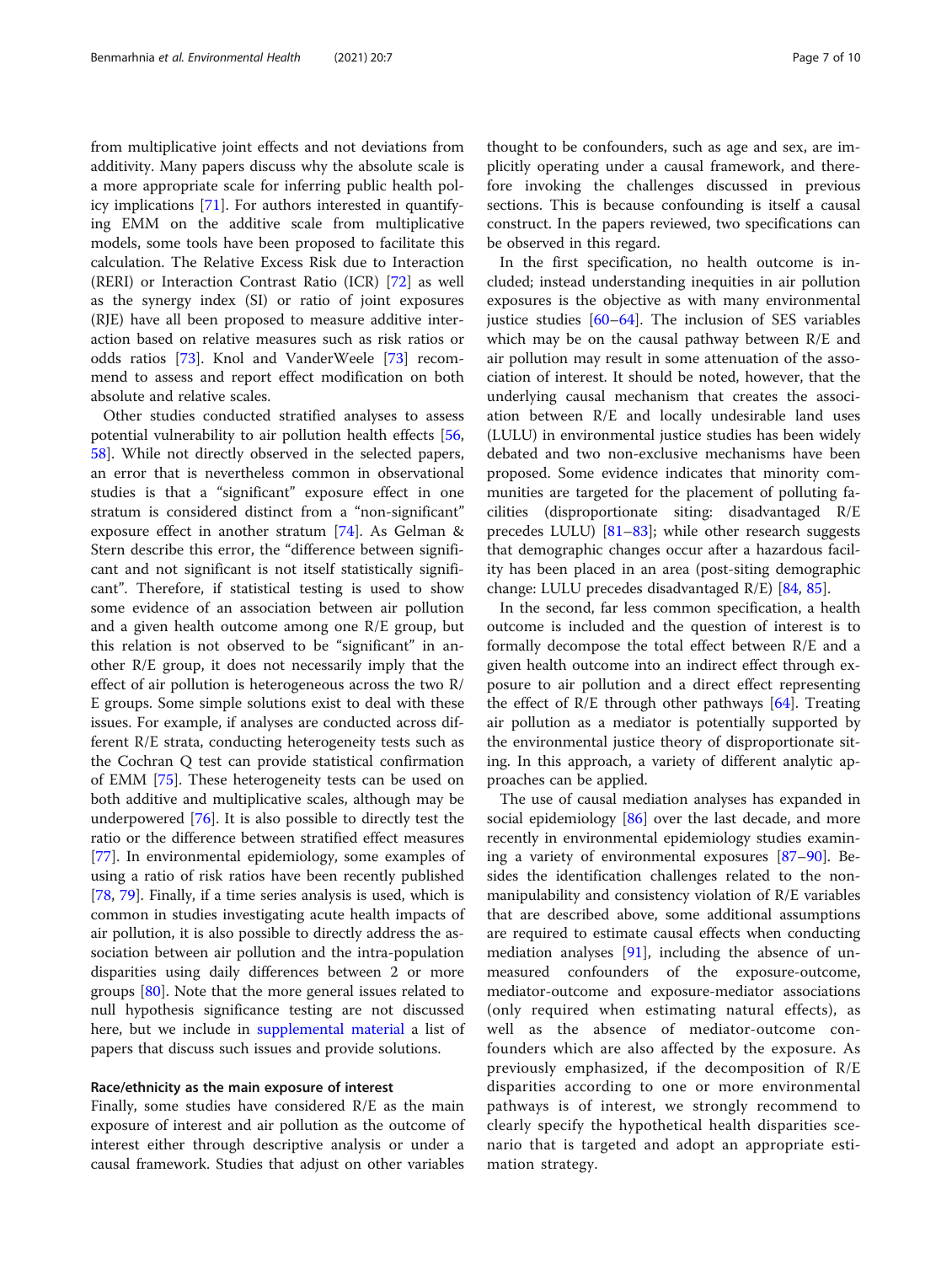<span id="page-7-0"></span>In parallel, econometric methods such as the Oaxaca-Blinder decomposition [\[92](#page-9-0)–[94](#page-9-0)], as well as decomposition of inequality metrics, such as the concentration index [\[93](#page-9-0), [95](#page-9-0), [96\]](#page-9-0), enable the simultaneous estimation of the contribution of multiple environmental exposures, to R/E disparities in a given health outcome under policyrelevant counterfactual intervention scenarios [[97\]](#page-9-0). Jackson and VanderWeele [\[46](#page-8-0)] show that under some circumstances, Oaxaca-Blinder decomposition and mediation analysis coincide. They also explain that when there is time-dependent confounding, the Oaxaca–Blinder technique would lead to selection bias and should not be used. In this context, mediation analysis can be preferable with appropriate methods to deal with time-varying confounders, such as marginal structural models and Gcomputation. Furthermore, in a recent paper, the same authors emphasize the importance of clarifying the interpretation of variables representing a social construct when applying decomposition techniques in order to provide interpretable and actionable estimates for addressing intersectional health disparities [[98](#page-9-0)].

## Conclusions

In this commentary, we described the current state of thinking about interpreting R/E variables in epidemiologic studies and provided examples of how R/E is typically used in environmental epidemiology. Although there are ongoing debates about how best to use and interpret R/E in observational studies more broadly, at the very least it is clear that authors should state unambiguously how they are conceptualizing R/E in a given study, provide thoughtful interpretation of R/E variables and evaluate causal inference assumptions as they relate to R/E. We identified three ways that R/E variables are used, highlighted some frequent methodological concerns and proposed solutions for further studies when assessing racial/ethnic health disparities in environmental research.

#### Supplementary Information

The online version contains supplementary material available at [https://doi.](https://doi.org/10.1186/s12940-020-00689-5) [org/10.1186/s12940-020-00689-5.](https://doi.org/10.1186/s12940-020-00689-5)

#### Additional file 1.

## Acknowledgments

None declared

## Authors' contributions

TB, AH and JSK were involved in manuscript conceptualization and contributed to manuscript writing, review and editing. All authors have read and agreed to the submitted version of the manuscript.

## Funding

None declared

#### Availability of data and materials

Not Applicable

Ethics approval and consent to participate Not Applicable

#### Consent for publication

Not Applicable

## Competing interests

None declared

#### Author details

<sup>1</sup>Department of Family Medicine and Public Health & Scripps Institution of Oceanography University of California, San Diego, 9500 Gilman Drive, La Jolla, CA 92093, USA. <sup>2</sup>Department of Epidemiology, University of Washington, Seattle, WA, USA. <sup>3</sup>Department of Epidemiology, Biostatistics, and Occupational Health, McGill University, Montreal, QC, Canada.

#### Received: 3 February 2020 Accepted: 29 December 2020 Published online: 12 January 2021

#### References

- Brulle RJ, Pellow DN. Environmental justice: human health and environmental inequalities. Annu Rev Public Health. 2006;27:103–24.
- 2. Cushing L, Faust J, August LM, Cendak R, Wieland W, Alexeeff G. Racial/ Ethnic Disparities in Cumulative Environmental Health Impacts in California: Evidence From a Statewide Environmental Justice Screening Tool (CalEnviroScreen 1.1). Am J Public Health. 2015;105(11):2341–8.
- 3. Saxton DI, Brown P, Seguinot-Medina S, Eckstein L, Carpenter DO, Miller P, Waghiyi V. Environmental health and justice and the right to research: institutional review board denials of community-based chemical biomonitoring of breast milk. Environ Health. 2015;14(1):90.
- 4. Hicken MT, Gee GC, Morenoff J, Connell CM, Snow RC, Hu H. A novel look at racial health disparities: the interaction between social disadvantage and environmental health. Am J Public Health. 2012;102(12):2344–51.
- 5. Wakefield SE, Baxter J. Linking health inequality and environmental justice: articulating a precautionary framework for research and action. Environ Justice. 2010;3(3):95–102.
- 6. Johnson R, Ramsey-White K, Fuller CH. Socio-demographic differences in toxic release inventory siting and emissions in metro Atlanta. Int J Environ Res Public Health. 2016;13(8):747.
- 7. Pope R, Wu J, Boone C. Spatial patterns of air pollutants and social groups: a distributive environmental justice study in the phoenix metropolitan region of USA. Environ Manag. 2016;58(5):753–66.
- 8. Teixeira S, Zuberi A. Mapping the racial inequality in place: using youth perceptions to identify unequal exposure to neighborhood environmental hazards. Int J Environ Res Public Health. 2016;13(9):844.
- 9. Kaufman JS, Cooper RS. Commentary: considerations for use of racial/ethnic classification in etiologic research. Am J Epidemiol. 2001;154(4):291–8.
- 10. Krieger N. Refiguring "race": epidemiology, racialized biology, and biological expressions of race relations. Int J Health Serv. 2000;30(1):211–6.
- 11. Krieger N, Chen JT, Waterman PD, Rehkopf DH, Subramanian S. Race/ ethnicity, gender, and monitoring socioeconomic gradients in health: a comparison of area-based socioeconomic measures—the public health disparities geocoding project. Am J Public Health. 2003;93(10):1655–71.
- 12. Bravo MA, Anthopolos R, Bell ML, Miranda ML. Racial isolation and exposure to airborne particulate matter and ozone in understudied US populations: Environmental justice applications of downscaled numerical model output. Environ Int. 2016;92:247–55.
- 13. Kaufman JS. Dissecting disparities. Los Angeles: Sage Publications Sage CA; 2008.
- 14. Naimi AI, Kaufman JS, MacLehose RF. Mediation misgivings: ambiguous clinical and public health interpretations of natural direct and indirect effects. Int J Epidemiol. 2014;43(5):1656–61.
- 15. VanderWeele TJ, Robinson WR. On causal interpretation of race in regressions adjusting for confounding and mediating variables. Epidemiology. 2014;25(4):473.
- 16. Association AS. The importance of collecting data and doing social scientific research on race. Washington, DC: American Sociological Association; 2003.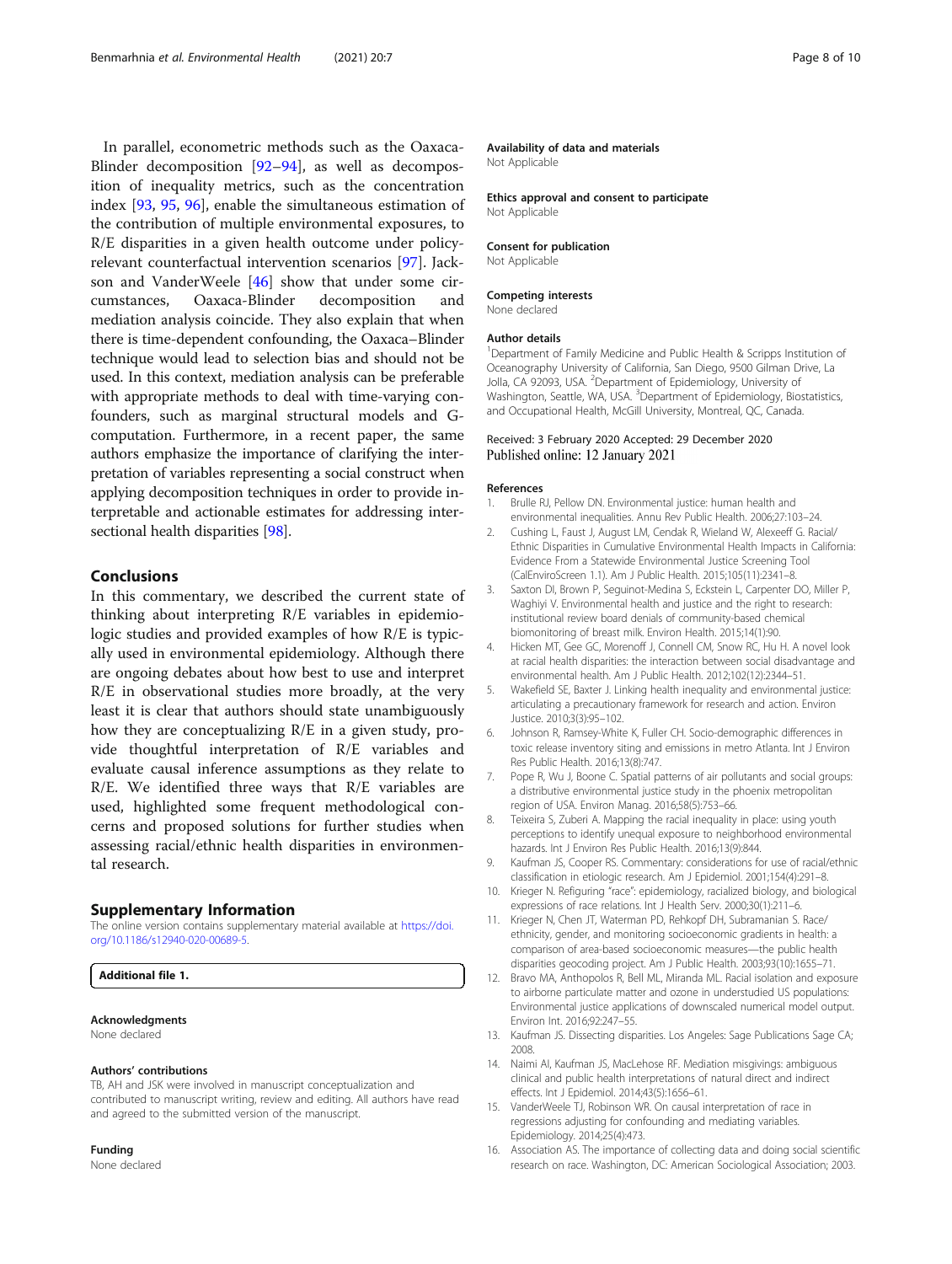<span id="page-8-0"></span>Retrieved October 20, 2005. In. [https://www.asanet.org/sites/default/files/](https://www.asanet.org/sites/default/files/savvy/images/press/docs/pdf/asa_race_statement.pdf) [savvy/images/press/docs/pdf/asa\\_race\\_statement.pdf](https://www.asanet.org/sites/default/files/savvy/images/press/docs/pdf/asa_race_statement.pdf).

- 17. Sen M, Wasow O, Race as a Bundle of Sticks: Designs that Estimate Effects of Seemingly Immutable Characteristics. Annu Rev Polit Sci. 2016;19:499–522.
- 18. Hahn RA, Truman BI, Williams DR. Civil rights as determinants of public health and racial and ethnic health equity: health care, education, employment, and housing in the United States. SSM-Popul Health. 2018;4: 17–24.
- 19. Borrell C, Palència L, Muntaner C, Urquía M, Malmusi D, O'Campo P. Influence of macrosocial policies on women's health and gender inequalities in health. Epidemiol Rev. 2013;36(1):31–48.
- 20. Nuru-Jeter AM, Michaels EK, Thomas MD, Reeves AN, Thorpe RJ Jr, LaVeist TA. Relative roles of race versus socioeconomic position in studies of health inequalities: a matter of interpretation. Annu Rev Public Health. 2018;39: 169–88.
- 21. Management Oo, Budget. Revisions to the standards for the classification of federal data on race and ethnicity. Fed Regist. 1997;62(210):58782–90.
- 22. Smedley B, Stith A, Nelson A. Institute of Medicine. Unequal treatment: Confronting racial and ethnic disparities in health care. Washington, DC: National Academies Press; 2003.
- 23. Kaufman JS, Cooper RS. Seeking causal explanations in social epidemiology. Am J Epidemiol. 1999;150(2):113–20.
- 24. Imbens GW, Rubin DB. Causal inference in statistics, social, and biomedical sciences: Cambridge University Press; 2015.
- 25. Rubin DB. Estimating causal effects of treatments in randomized and nonrandomized studies. J Educ Psychol. 1974;66(5):688.
- 26. Maldonado G, Greenland S. Estimating causal effects. Int J Epidemiol. 2002; 31(2):422–9.
- 27. Holland PW. Statistics and causal inference. J Am Stat Assoc. 1986;81(396): 945–60.
- 28. Glass TA, Goodman SN, Hernán MA, Samet JM. Causal inference in public health. Annu Rev Public Health. 2013;34:61–75.
- 29. Angrist JD, Pischke J-S. Mastering'metrics: The Path from Cause to Effect: Princeton University Press; 2014.
- 30. Bind M-A. Causal modeling in environmental health. Annu Rev Public Health. 2019;40:23–43.
- 31. Messer LC, Oakes JM, Mason S. Effects of socioeconomic and racial residential segregation on preterm birth: a cautionary tale of structural confounding. Am J Epidemiol. 2010;171(6):664–73.
- 32. Rubin DB. Comment: Which ifs have causal answers. J Am Stat Assoc. 1986; 81(396):961–2.
- 33. VanderWeele TJ. Concerning the consistency assumption in causal inference. Epidemiology. 2009;20(6):880–3.
- 34. Rehkopf DH, Glymour MM, Osypuk TL. The consistency assumption for causal inference in social epidemiology: when a rose is not a rose. Curr Epidemiol Rep. 2016;3(1):63–71.
- 35. Holland PW. The false linking of race and causality: lessons from standardized testing. Race Soc. 2001;4(2):219–33.
- 36. VanderWeele TJ, Hernan MA. Causal inference under multiple versions of treatment. J Causal Inference. 2013;1(1):1–20.
- 37. Bertrand M, Mullainathan S. Are Emily and Greg more employable than Lakisha and Jamal? A field experiment on labor market discrimination. Am Econ Rev. 2004;94(4):991–1013.
- 38. Loring M, Powell B. Gender, race, and DSM-III: A study of the objectivity of psychiatric diagnostic behavior. J Health Soc Behav. 1988:1–22.
- 39. Kohler-Hausmann I. Eddie Murphy and the dangers of counterfactual causal thinking about detecting racial discrimination. Nw UL Rev. 2018;113:1163.
- 40. Hernán MA, Robins JM. Using big data to emulate a target trial when a randomized trial is not available. Am J Epidemiol. 2016;183(8):758–64.
- 41. Bind M-AC, Rubin DB. Bridging observational studies and randomized experiments by embedding the former in the latter. Stat Methods Med Res. 2019;28(7):1958–78.
- 42. Glymour C, Glymour MR. Commentary: race and sex are causes. Epidemiology. 2014;25(4):488–90.
- 43. Glymour MM, Spiegelman D. Evaluating Public Health Interventions: 5. Causal Inference in Public Health Research—Do Sex, Race, and Biological Factors Cause Health Outcomes? Am J Public Health. 2017;107(1):81–5.
- 44. Schwartz S, Gatto NM, Campbell UB. Causal identification: a charge of epidemiology in danger of marginalization. Ann Epidemiol. 2016;26(10): 669–73.
- 45. VanderWeele TJ, Vansteelandt S, Robins JM. Effect decomposition in the presence of an exposure-induced mediator-outcome confounder. Epidemiology (Cambridge, Mass). 2014;25(2):300.
- 46. Jackson JW, VanderWeele TJ. Decomposition analysis to identify intervention targets for reducing disparities. Epidemiology. 2018;29(6): 825–35.
- 47. Phelan JC, Link BG. Is racism a fundamental cause of inequalities in health? Annu Rev Sociol. 2015;41:311–30.
- 48. Naimi AI. The counterfactual implications of fundamental cause theory. Curr Epidemiol Rep. 2016;3(1):92–7.
- 49. Krieger N. On the causal interpretation of race. Epidemiology. 2014; 25(6):937.
- 50. Nobles CJ, Grantz KL, Liu D, Williams A, Ouidir M, Seeni I, Sherman S, Mendola P. Ambient air pollution and fetal growth restriction: Physician diagnosis of fetal growth restriction versus population-based small-forgestational age. Sci Total Environ. 2019;650:2641–7.
- 51. McGuinn LA, Schneider A, McGarrah RW, Ward-Caviness C, Neas LM, Di Q, Schwartz J, Hauser ER, Kraus WE, Cascio WE. Association of long-term PM2. 5 exposure with traditional and novel lipid measures related to cardiovascular disease risk. Environ Int. 2019;122:193–200.
- 52. Bragg-Gresham J, Morgenstern H, McClellan W, Saydah S, Pavkov M, Williams D, Powe N, Tuot D, Hsu R, Saran R. County-level air quality and the prevalence of diagnosed chronic kidney disease in the US Medicare population. PLoS One. 2018;13(7):e0200612.
- Ng C, Malig B, Hasheminassab S, Sioutas C, Basu R, Ebisu K. Source apportionment of fine particulate matter and risk of term low birth weight in California: exploring modification by region and maternal characteristics. Sci Total Environ. 2017;605:647–54.
- 54. Gray SC, Edwards SE, Schultz BD, Miranda ML. Assessing the impact of race, social factors and air pollution on birth outcomes: a population-based study. Environ Health. 2014;13(1):4.
- 55. Chen H, Li Q, Wang J, Lavigne E, Burnett R, Goldberg M, Villeneuve P, Cakmak S, Copes R. Increased Ischemic Heart Disease And Stroke-related Hospitalizations From Cold Temperature in Ontario, Canada: Populationbased Study. Am Heart Assoc. 2015;132(suppl\_3):A16987.
- 56. Leiser CL, Hanson HA, Sawyer K, Steenblik J, Al-Dulaimi R, Madsen T, Gibbins K, Hotaling JM, Ibrahim YO, VanDerslice JA. Acute effects of air pollutants on spontaneous pregnancy loss: a case-crossover study. Ferti Steril. 2019;111(2): 341–7.
- 57. Laurent O, Hu J, Li L, Kleeman MJ, Bartell SM, Cockburn M, Escobedo L, Wu J. Low birth weight and air pollution in California: Which sources and components drive the risk? Environ Int. 2016;92:471–7.
- Delfino RJ, Wu J, Tjoa T, Gullesserian SK, Nickerson B, Gillen DL. Asthma morbidity and ambient air pollution: effect modification by residential traffic-related air pollution. Epidemiology. 2014;25(1):48–57.
- 59. Strickland MJ, Klein M, Flanders WD, Chang HH, Mulholland JA, Tolbert PE, Darrow LA. Modification of the effect of ambient air pollution on pediatric asthma emergency visits: susceptible subpopulations. Epidemiology. 2014; 25(6):843.
- 60. Grineski SE, Collins TW. Geographic and social disparities in exposure to air neurotoxicants at US public schools. Environ Res. 2018;161:580–7.
- 61. Tonne C, Milà C, Fecht D, Alvarez M, Gulliver J, Smith J, Beevers S, Anderson HR, Kelly F. Socioeconomic and ethnic inequalities in exposure to air and noise pollution in London. Environ Int. 2018;115:170–9.
- 62. Kravitz-Wirtz N, Crowder K, Hajat A, Sass V. The Long-term Dynamics of Racial /ethnic inequality un neighborhood air pollution exposure, 1990– 2009. Du Bois Rev Soc Sci Res Race. 2016;13(2):237–59.
- 63. Jones MR, Diez-Roux AV, Hajat A, Kershaw KN, O'Neill MS, Guallar E, Post WS, Kaufman JD, Navas-Acien A. Race/ethnicity, residential segregation, and exposure to ambient air pollution: the Multi-Ethnic Study of Atherosclerosis (MESA). Am J Public Health. 2014;104(11):2130–7.
- 64. Jones MR, Diez-Roux AV, O'neill MS, Guallar E, Sharrett AR, Post W, Kaufman JD, Navas-Acien A. Ambient air pollution and racial/ethnic differences in carotid intima-media thickness in the Multi-Ethnic Study of Atherosclerosis (MESA). Idemiol Community Health. 2015:jech-2015-205588.
- 65. Harper S, Strumpf EC. Commentary: Social EpidemiologyQuestionable Answers and Answerable Questions. Epidemiology. 2012;23(6):795–8.
- 66. Karlsen S, Nazroo JY. Measuring and analyzing "race," racism, and racial discrimination. Methods Soc Epidemiol. 2006;1:86.
- 67. Hajat A, Diez-Roux AV, Adar SD, Auchincloss AH, Lovasi GS, O'Neill MS, Sheppard L, Kaufman JD. Air pollution and individual and neighborhood